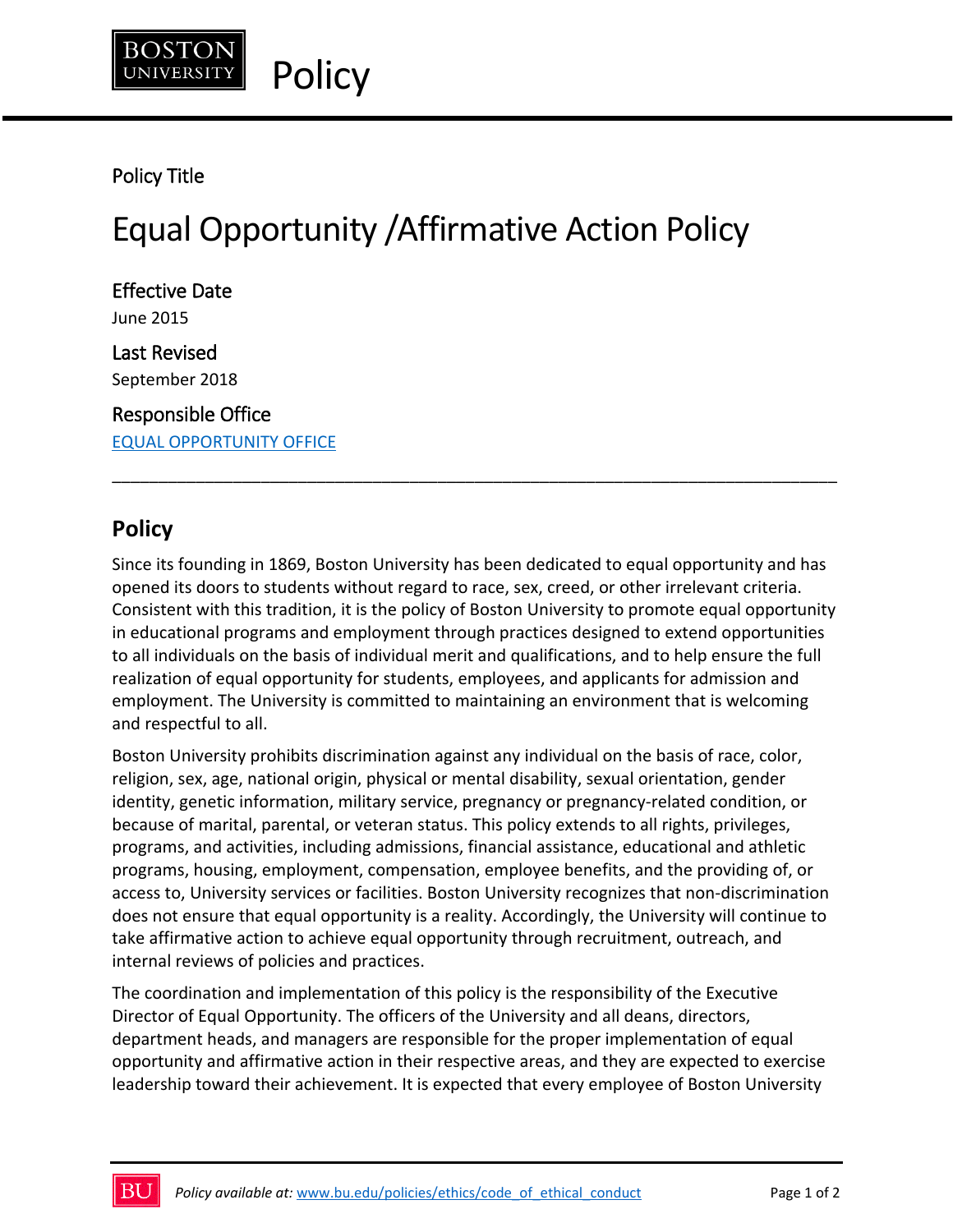will share this commitment and cooperate fully in helping the University meet its equal opportunity and affirmative action objectives.

Boston University has developed detailed procedures, described in its Complaint Procedures in Cases of Alleged Unlawful Discrimination or Harassment, by which individuals may bring forward concerns or complaints of discrimination and harassment. Retaliation against any individual who brings forward such a complaint or who cooperates or assists with an investigation of such a complaint is both unlawful and strictly prohibited by Boston University.

Inquiries regarding this policy or its application should be addressed to the Executive Director of Equal Opportunity.

### Equal Opportunity Office

888 Commonwealth Ave., Suite 303 Boston, MA 02215 617-353-9286

Inquiries concerning application of Title IX, which prohibits discrimination on the basis of sex may be also directed to the Executive Director of Equal Opportunity, who serves as the University's Title IX Coordinator, or to the Office for Civil Rights.

### Equal Opportunity Office

888 Commonwealth Ave., Suite 303 Boston, MA 02215 617-353-9286

U.S. Department of Education 5 Post Office Square, 8th floor Boston, Massachusetts 02110 617-289-0111

Inquiries concerning the application of Section 504 to students with disabilities and campus accessibility matters should contact Director of Disability Services (and Section 504 Coordinator).

### Disability Services

19 Deerfield Street, Fl. 2 Boston, MA 02215 617-353-3658

Inquiries concerning the application of the Americans with Disabilities Act/Section 504 to employees and applicants for employment may be made to the Executive Director of Equal Opportunity.

### Equal Opportunity Office

888 Commonwealth Ave., Suite 303 Boston, MA 02215 617-353-9286

#### **END OF POLICY TEXT**



**\_\_\_\_\_\_\_\_\_\_\_\_\_\_\_\_\_\_\_\_\_\_\_\_\_\_\_\_\_\_\_\_\_\_\_\_\_\_\_\_\_\_\_\_\_\_\_\_\_\_\_\_\_\_\_\_\_\_\_\_\_\_\_\_\_\_\_\_\_\_\_\_\_\_\_\_\_\_**